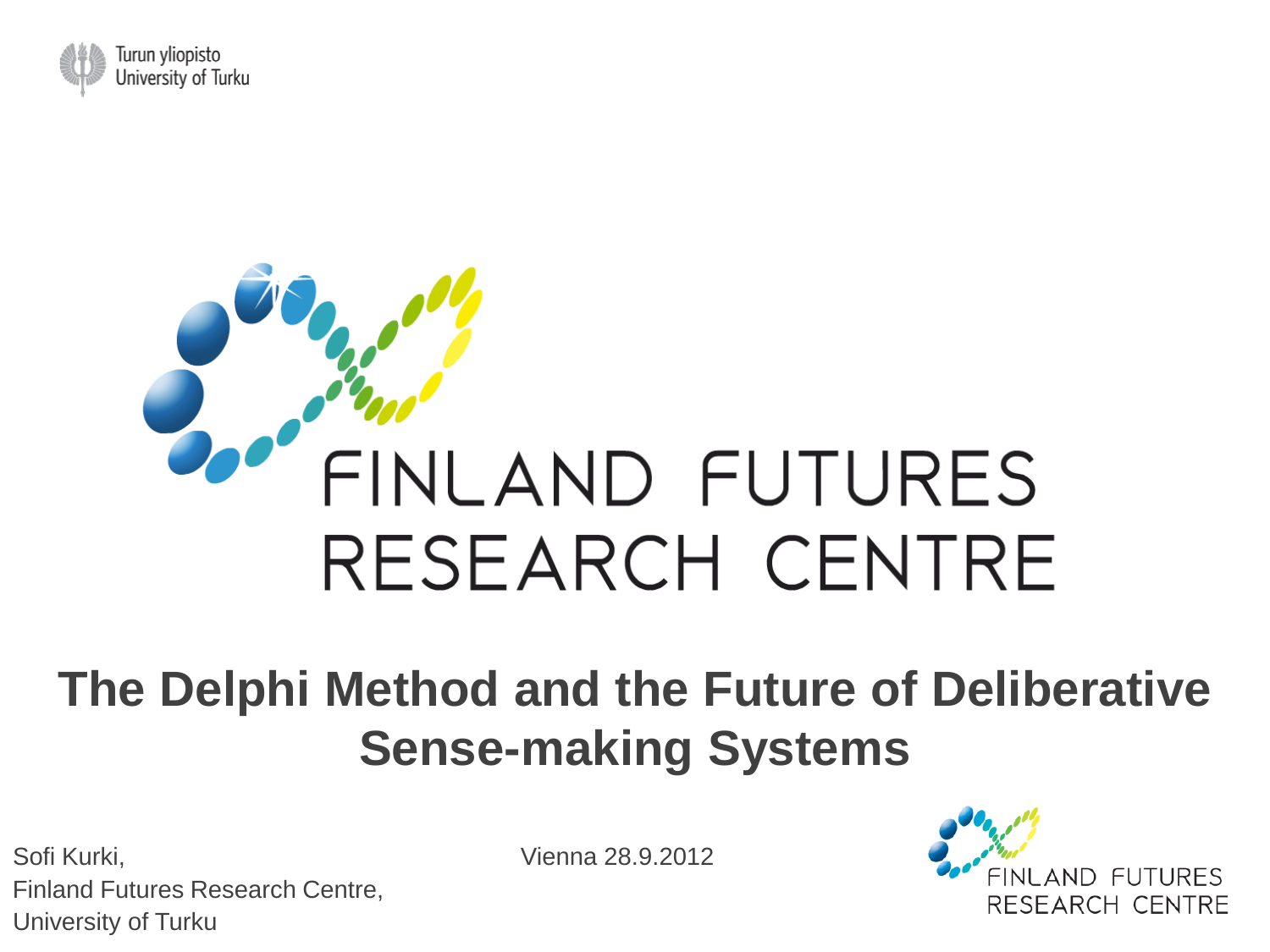

## Preface: the Delphi Method

Used in a variety of fields to gather expert views of the future.

Developed for situations where trend forecasts and mathematical modeling were inefficient in providing useful information about the future.

The method rests on three basic principles:.

**1. Anonymity**, conflicts should be between arguments, not the experts.

2. **Iteration**, several rounds or interactive commenting during a limited time.

3. **Feedback**. Changing one's statements during the Delphi process is based on feedback from the other panelists

RESEARCH CENTRE

FINI AND FUTURES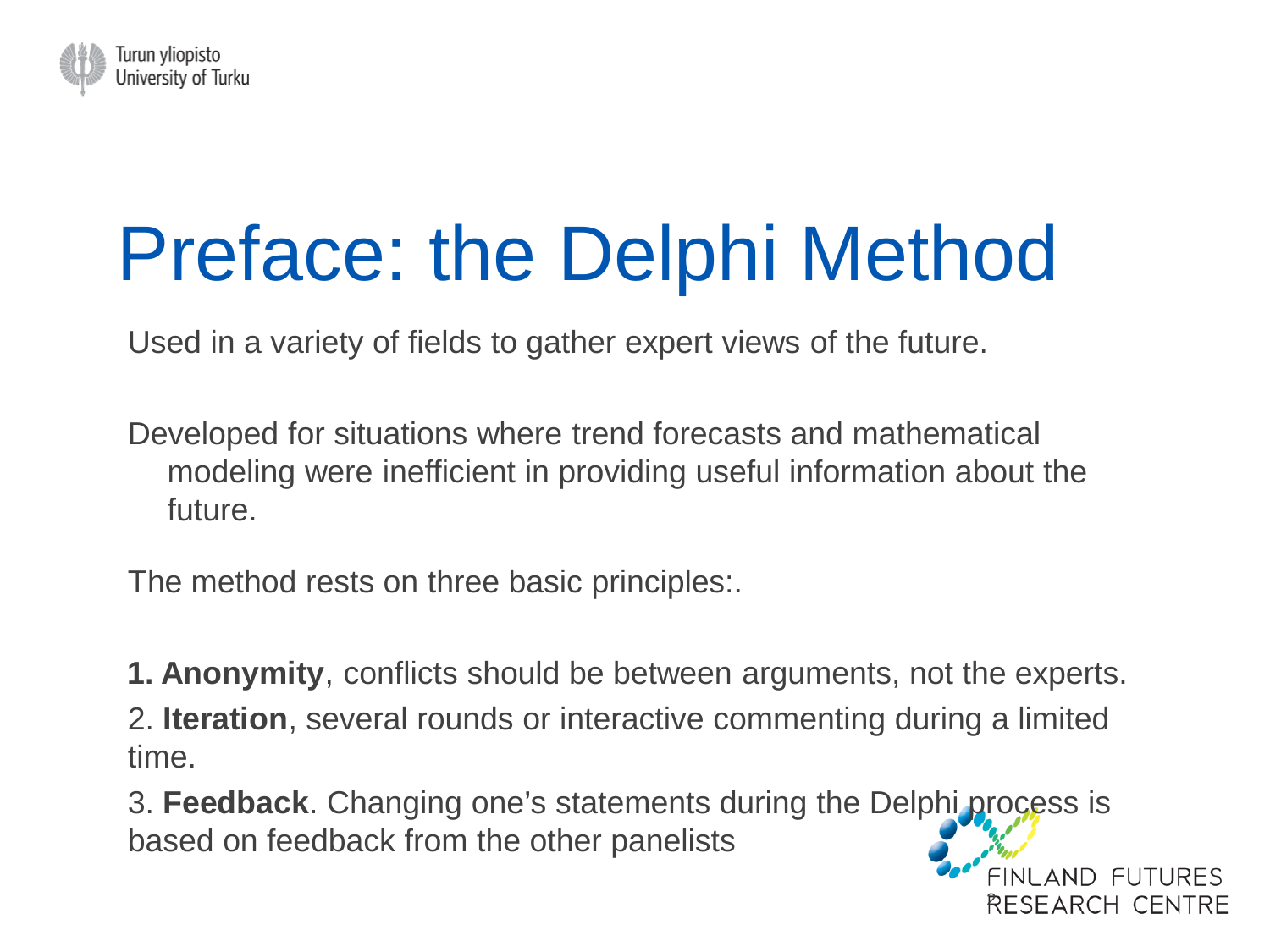

## The Challenge

- In this presentation we contrast the Delphi Method with emerging methods for structured conversation **to find insights for future development of the Delphi method**.
- Focus on two specific cases: the **Foresight Engine**, and the **Evidence Mapper.**

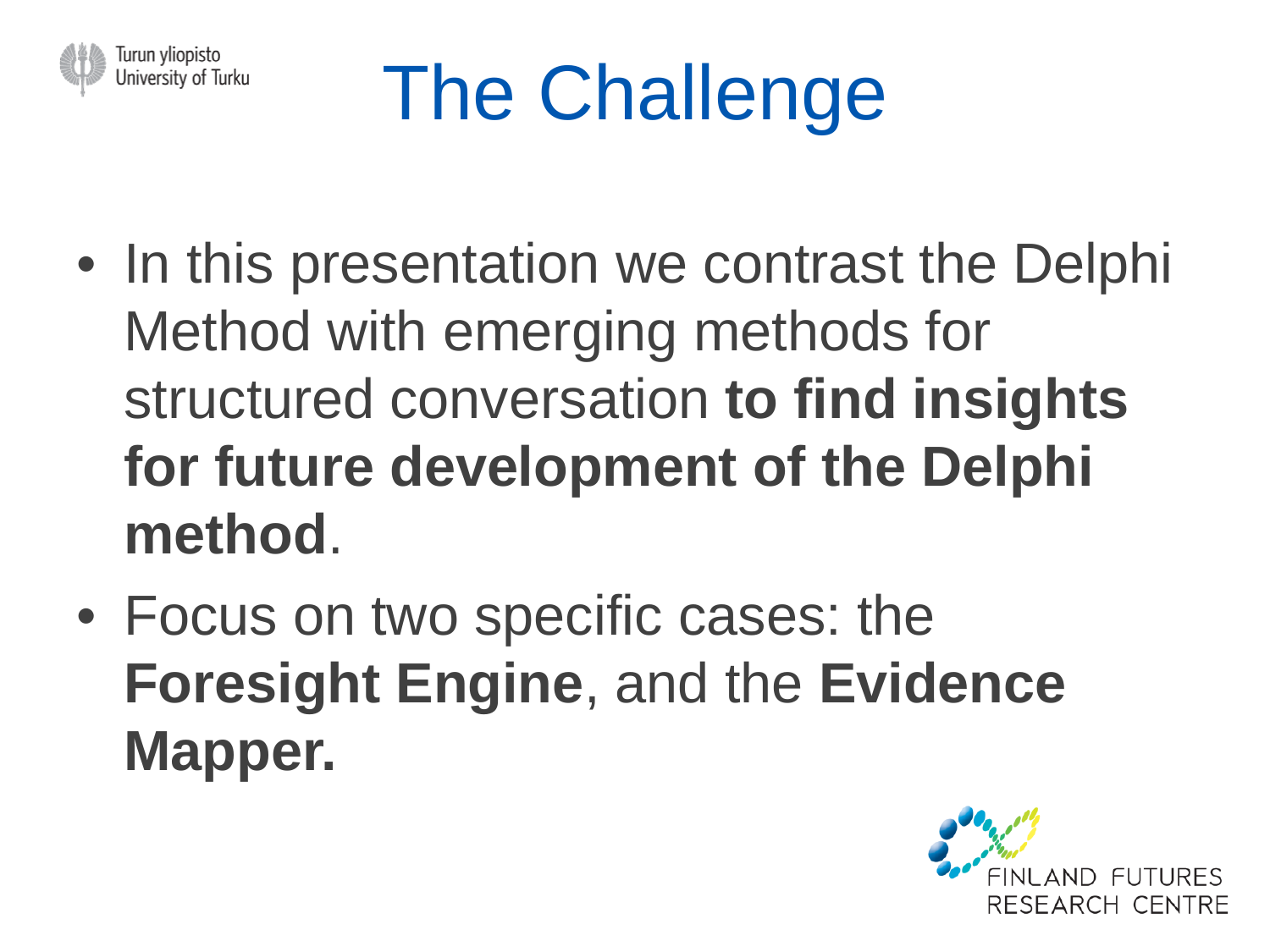#### Turun yliopisto University of Turku The Foresight Engine

- An open game platform, developed by the Institute for the Future.
- Aims at directing attention to topics that are relevant for the future. Previous game themes, among others, the future of New Zealand after the earthquake, and eliminating poverty.
- The game is structured around cards of 140 characters length, that can contain an argument, a critique, a question or a comment related to the theme.
- The players get points for playing the cards, and if a card they have played attracts *a build*, another player playing a card that continues on the topic. FINI AND FUTURES

RESEARCH CENTRE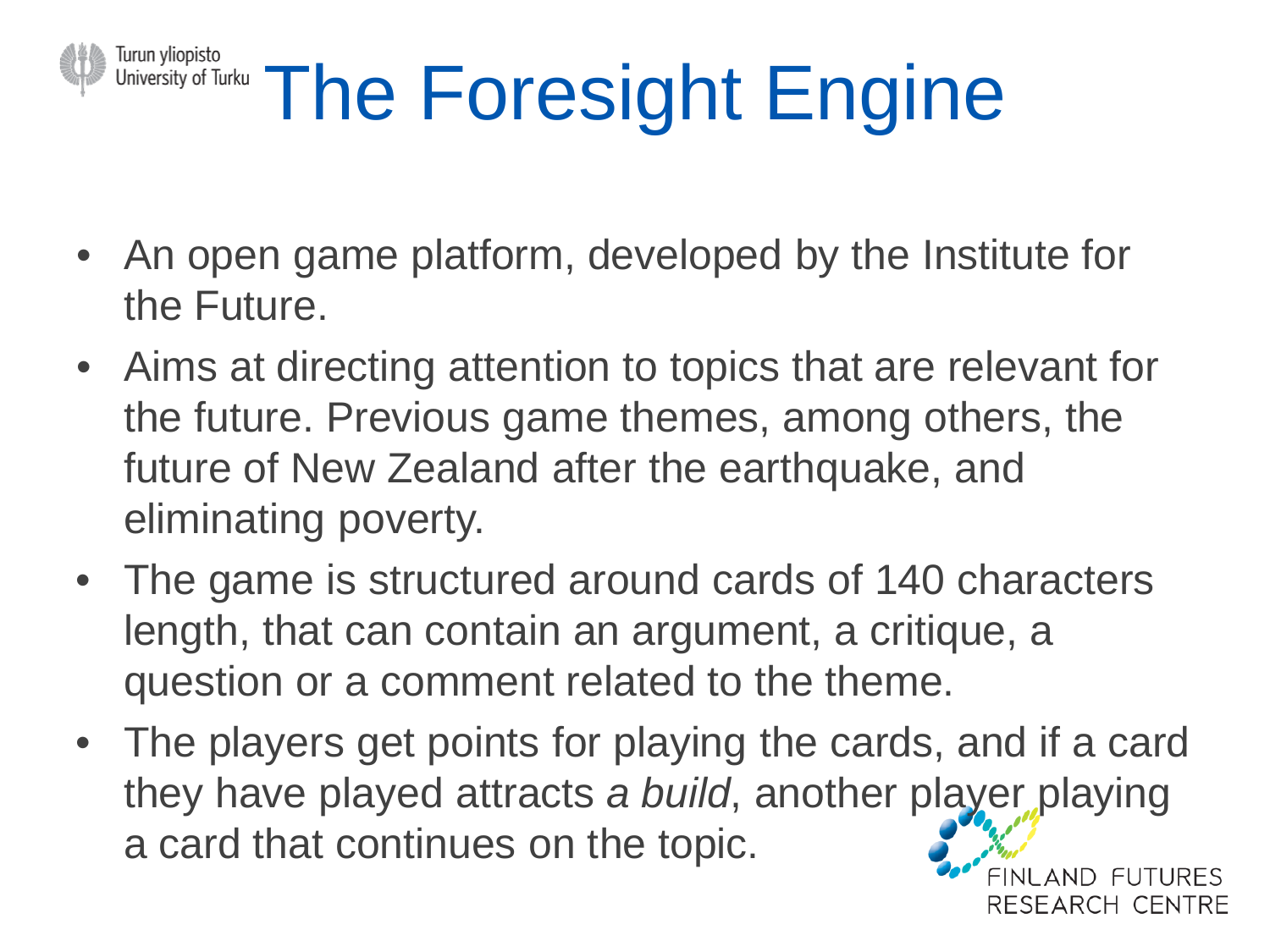## Turun yliopisto<br>University of Turku The Evidence Mapper

- Developed by Jack Park as a part of his PhD work
- Belongs to the tradition of Issue-based Information Systems.
- Aims at bringing structure to conversations about wicked problems.
- It does this by analyzing, in a process called *federation*, text format material (arguments in conversations) and organizing them by sub-topics.
- All arguments must be supported by evidence, a linked text document that can back up the argument, or can be contrasted with new evidence.
- Central elements of the system include *a topic map,* a visualisation of the conversational sphere; and the ability RES to interlink different arguments and evidence.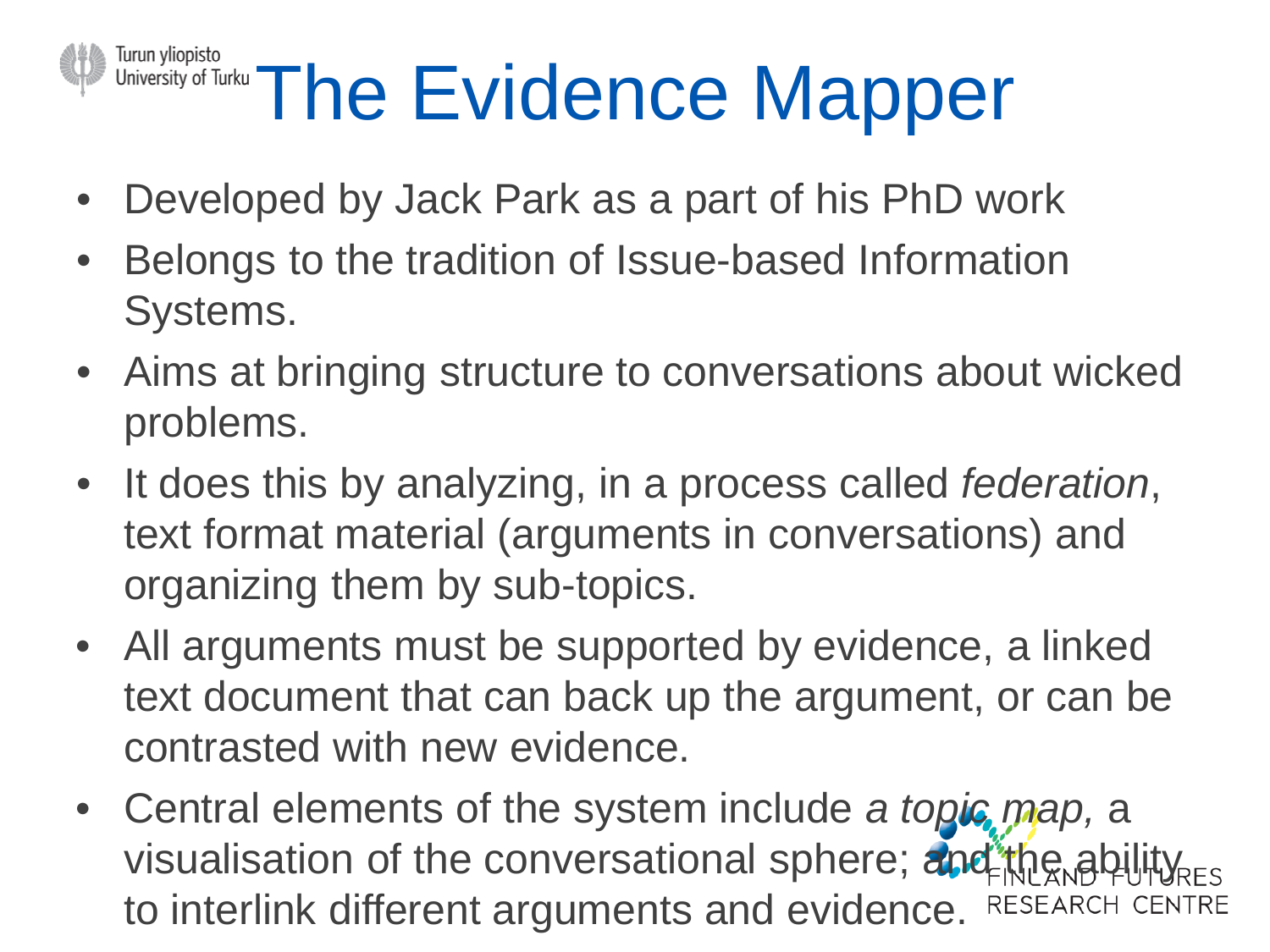

## Ideas, discussion…

- There is significant overlap in the aims and approaches of the Delphi method and the two studied systems.
- All aim at bringing structure to complex and contested issues.
- The main foundational difference: the **Delphi is pronouncedly an** *expert* system, the other two draw from *the wisdom of crowds* **–paradigm**. There, insight is derived from the collaboration or aggregation of the outputs from **an unselected group.**

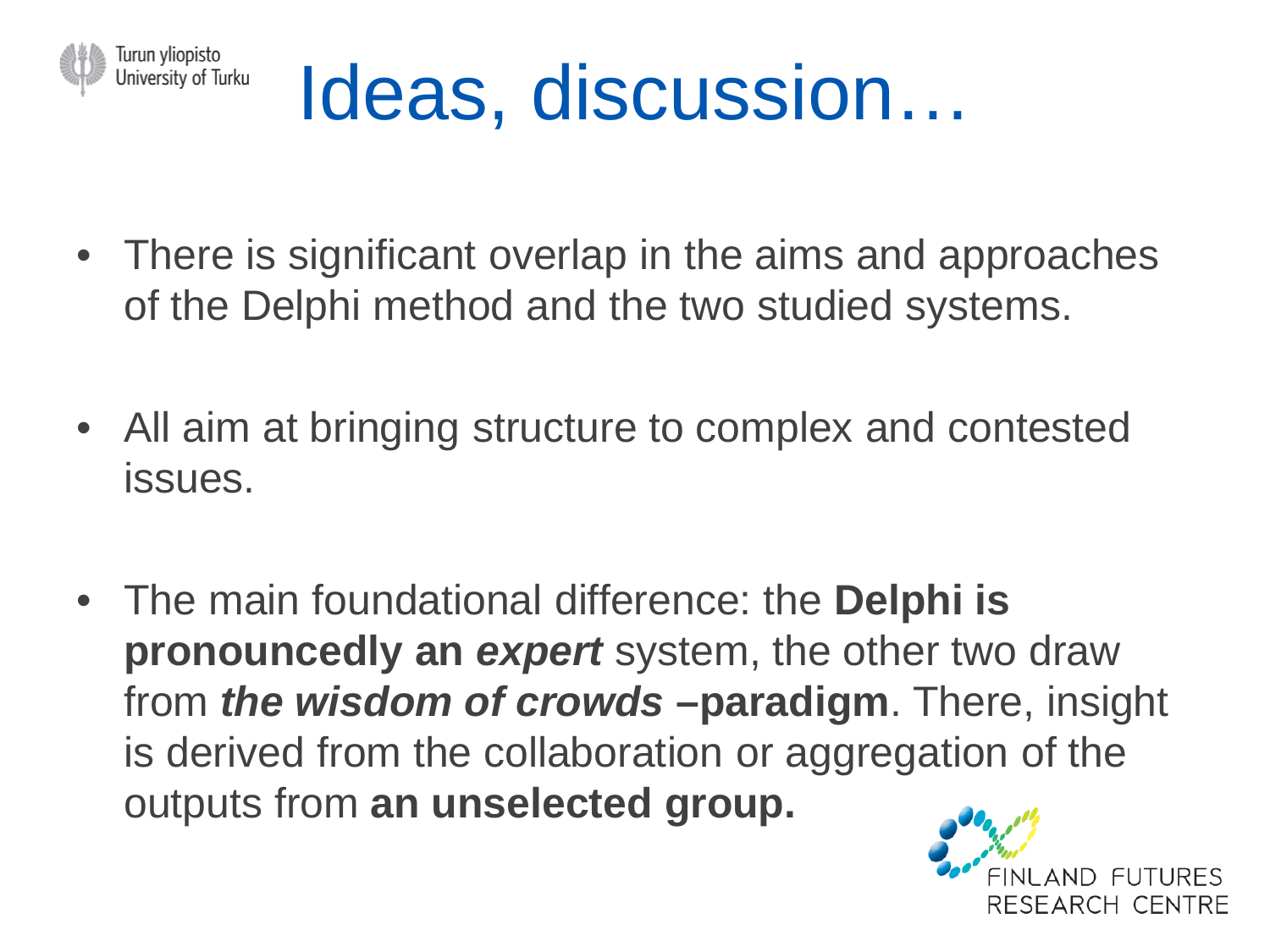## Turun yliopisto<br>University deas & discussion (cont.)

- The key **strength** of the Foresight Engine is its ability to **engage participants** to the process in an unprecedented way. The key strength of the Evidence Mapper is the continued discussion and the **ability to draw links between seemingly unrelated topics.**
- **Weaknesses** in both include the lack of understanding about what the **sample** is (who are giving the answers), and the lack of **content based feedback**.
- Both lack the sophistication of the Delphi in the formulation of the arguments and the **analysis of the results**.